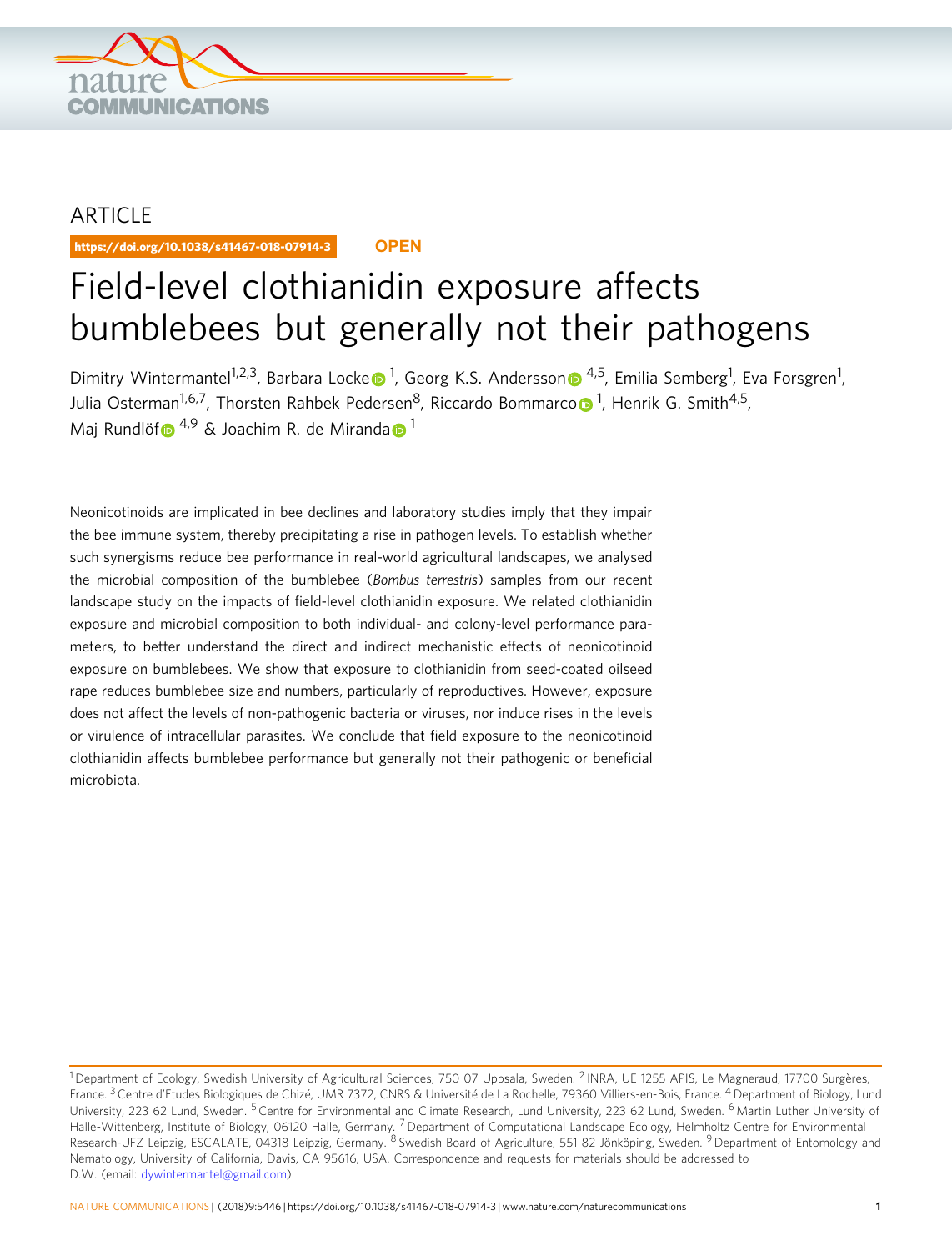ees are essential pollinators and their recent declines may have adverse effects on both natural plant biodiversity and the production of crops that depend on insect pollination<sup>1</sup>. Global declines of bees have been attributed to habitat destruction, pesticide use, pathogens, climate change, or some combi-nation of these factors<sup>[1](#page-7-0),[2](#page-7-0)</sup>. The conversion of often flower-rich natural or semi-natural habitat to arable land is thought to play a major role in the long-term decreases in bee diversity through habitat loss and fragmentation<sup>[2](#page-7-0)</sup>. Moreover, chronic exposure to agricultural pesticides, particularly the neurotoxic neonicotinoids, has recently been implicated in bee declines (reviewed in refs.  $2,3$  $2,3$  $2,3$ ).

Neonicotinoids are used worldwide to control insect pests of economically important crops<sup>4</sup>. They are taken up systemically to all parts of the plant, including pollen and nectar—the major foods for bees. Artificial feeding experiments with neonicotinoid exposure levels that are comparable to residue concentrations found in pollen and nectar of crops and wild flowers<sup>[3](#page-7-0),[5](#page-7-0)</sup> showed a variety of sublethal effects on bee reproduction<sup>6,7</sup>, homing  $success^{8,9}$  $success^{8,9}$  $success^{8,9}$ , foraging behaviour<sup>9–[11](#page-7-0)</sup>, crop pollination<sup>12</sup> and immune function $13$ , all of which may ultimately cause colony failure<sup>14</sup>. Field studies<sup>15–[17](#page-8-0)</sup> and UK-wide surveys<sup>[18,19](#page-8-0)</sup> confirmed adverse effects of neonicotinoid seed dressings in oilseed rape on bees, but results varied with spatial location<sup>[17](#page-8-0)</sup> and bee species<sup>16</sup> and some studies found no effects $20-22$  $20-22$ .

To understand the sources of this variation, it is important to identify the mechanisms by which neonicotinoids impact bee performance under field conditions. Mortality in social bees can be masked by colony compensation mechanisms, such as the trade-off between worker production and more energy-costly males $15$  or between colony size and individual body size of all bee  $\text{cases}^{23}$ . Regional differences in the effects of field-level neonicotinoid exposure on wild and managed bees have been partly ascribed to regional differences in parasite levels $17$ , as the impact of neonicotinoids on bees had previously been shown to interact with pathogens and parasites<sup>[7,](#page-7-0)[13,24](#page-8-0)–[29](#page-8-0)</sup> (but see refs.  $29-32$ ). Neonicotinoid exposure was shown to increase pathogen abundance in honeybees<sup>[13](#page-8-0),[24](#page-8-0)-[26](#page-8-0)</sup> but not in bumblebees<sup>[7](#page-7-0)[,32](#page-8-0)</sup> and to act synergistically with pathogens in increasing mortality of honeybees<sup>[25](#page-8-0),[27,28](#page-8-0)</sup> and bumblebees<sup>7</sup>. Immune functions in individual bees can be weakened by neonicotinoid exposure, either by suppressing immune genes, which has been shown to stimulate virus replication<sup>13,33</sup>, or by impairing individual immunocompetence through a reduction in the number of hemocytes, wound-healing, the antimicrobial activity of the haemolymph and levels of phenoloxidase, an enzyme involved in the melanisation of pathogens[34](#page-8-0)–[36.](#page-8-0) Neonicotinoid exposure can also impair hygienic behaviour<sup>[37,38](#page-8-0)</sup> and the production of antiseptic compounds that help preserve food stores<sup>27</sup>, both major components of social immunity. In addition, bumblebees exposed to neonicotinoids collect less pollen $9-11$  $9-11$  $9-11$ , risking undernourishment and consequently weakening the bees' immunocompetence<sup>39,40</sup>. Bumblebees socially transmit distinct microbiota<sup>[41](#page-8-0)</sup>, which can enhance the ability to live on suboptimal diets $42,43$  $42,43$  $42,43$  and protect

against pathogens $41,44,45$  $41,44,45$  $41,44,45$  $41,44,45$  $41,44,45$ . However, it remains unclear whether neonicotinoid exposure affects the gut bacteria that potentially contribute to or alter the bees' immunocompetence.

Most studies examining interactions between neonicotinoids and pathogens in bees have been laboratory-based and focused mainly on honeybees and occasionally on bumblebees<sup>[7](#page-7-0),32,36,46</sup>. Moreover, there remains a distinct deficit of landscape-scale field studies involving real-world neonicotinoid exposure<sup>24</sup>. We recently demonstrated clear harmful effects of the neonicotinoid clothianidin on wild bees in real agricultural landscapes, using a landscape-scale study design with free-flying bumblebees (Bombus terrestris) from colonies placed next to fields that were springsown with either clothianidin-treated or insecticide-free oilseed rape (*Brassica napus*) seeds<sup>[16](#page-8-0)</sup>. The study showed that bumblebee colonies at clothianidin-treated sites grew less in weight and produced fewer cocoons than those at non-treated sites. Here, we extend this study by counting adult bees of all castes, measuring the body size of premature and adult bumblebees and analysing the bumblebee microbial composition, including both pathogens and beneficial gut symbionts. We test whether field-level clothianidin exposure affects individual-level or colony-level bumblebee performance and the prevalence (i.e. proportion of infected colonies) and abundance of pathogenic and non-pathogenic microorganisms. We also examine potential interactive effects between neonicotinoid exposure and different microorganisms by testing whether microorganism abundance co-varies differently between treatments with bumblebee performance parameters. For this, we combine the data published in Rundlöf et al. (2015) on colony weight and the number of worker/male cocoons with new data on body size and numbers of bees per caste.

Our results confirm that field-level neonicotinoid exposure impairs reproduction in bumblebee colonies, as shown by fewer queens and males. The negative effects of clothianidin exposure on colony-level performance are supported by negative effects at the individual scale, with clothianidin-exposed colonies producing smaller bees. We find, however, no major effect of the neonicotinoid on pathogens, beneficial gut bacteria or their relationship to the host's performance, suggesting that the mechanisms by which clothianidin affects bumblebees in agricultural landscapes are largely independent of the bumblebee microbiota.

#### Results

Number and size of bee pupae and adults. Colonies at clothianidin-treated fields had on average 234 (41%) fewer total bees (intact cocoons + adults) than colonies at control fields (LRT, P < 0.001), despite a similar number of adult workers in the two groups (LRT,  $P = 0.53$ , Table [1](#page-2-0); Fig. 1). The production of reproductives (queens and males) was markedly reduced in colonies at clothianidin-treated fields, as indicated by 32.8 or 66% fewer adult males (LRT,  $P < 0.001$ ) and 71.1 or 74% fewer queens (intact cocoons + adults;  $P < 0.001$ ; see also Rundlöf et al.<sup>16</sup>).

| Table 1 Bee numbers in relation to clothianidin seed treatment |                         |                  |                          |                   |       |                      |  |  |  |  |  |
|----------------------------------------------------------------|-------------------------|------------------|--------------------------|-------------------|-------|----------------------|--|--|--|--|--|
| Response                                                       | Model                   | <b>Predictor</b> | <b>Estimate (number)</b> | Estimate $(\%)^a$ |       | P-value <sup>b</sup> |  |  |  |  |  |
| Bees (adults $+$ cocoons)                                      | <b>MMc</b>              | Treatment        | $-234.4$                 | $-40.8$           | 11.05 | < 0.001              |  |  |  |  |  |
| Adult workers                                                  | $\mathsf{MMC}$          | Treatment        | $-24.4$                  | $-12.5$           | 0.04  | 0.526                |  |  |  |  |  |
| Queens (adults $+$ cocoons)                                    | <b>GLMM<sup>d</sup></b> | Treatment        | $-71.1$                  | $-73.5$           | 17.52 | < 0.001              |  |  |  |  |  |
| Adult males                                                    | GLMM <sup>d</sup>       | Treatment        | $-32.8$                  | $-65.7$           | 17.63 | < 0.001              |  |  |  |  |  |
|                                                                |                         |                  |                          |                   |       |                      |  |  |  |  |  |

Effect sizes in % were calculated in reference to the control group

<sup>b</sup>P-values were calculated by likelihood ratio tests with 1 degree of freedom and P < 0.05 is highlighted in bold<br><sup>c</sup>Linear mixed-effects models (LMM; with normal error distribution)

dGeneralized linear mixed-effects models (GLMM; with negative binomial error distribution and log link)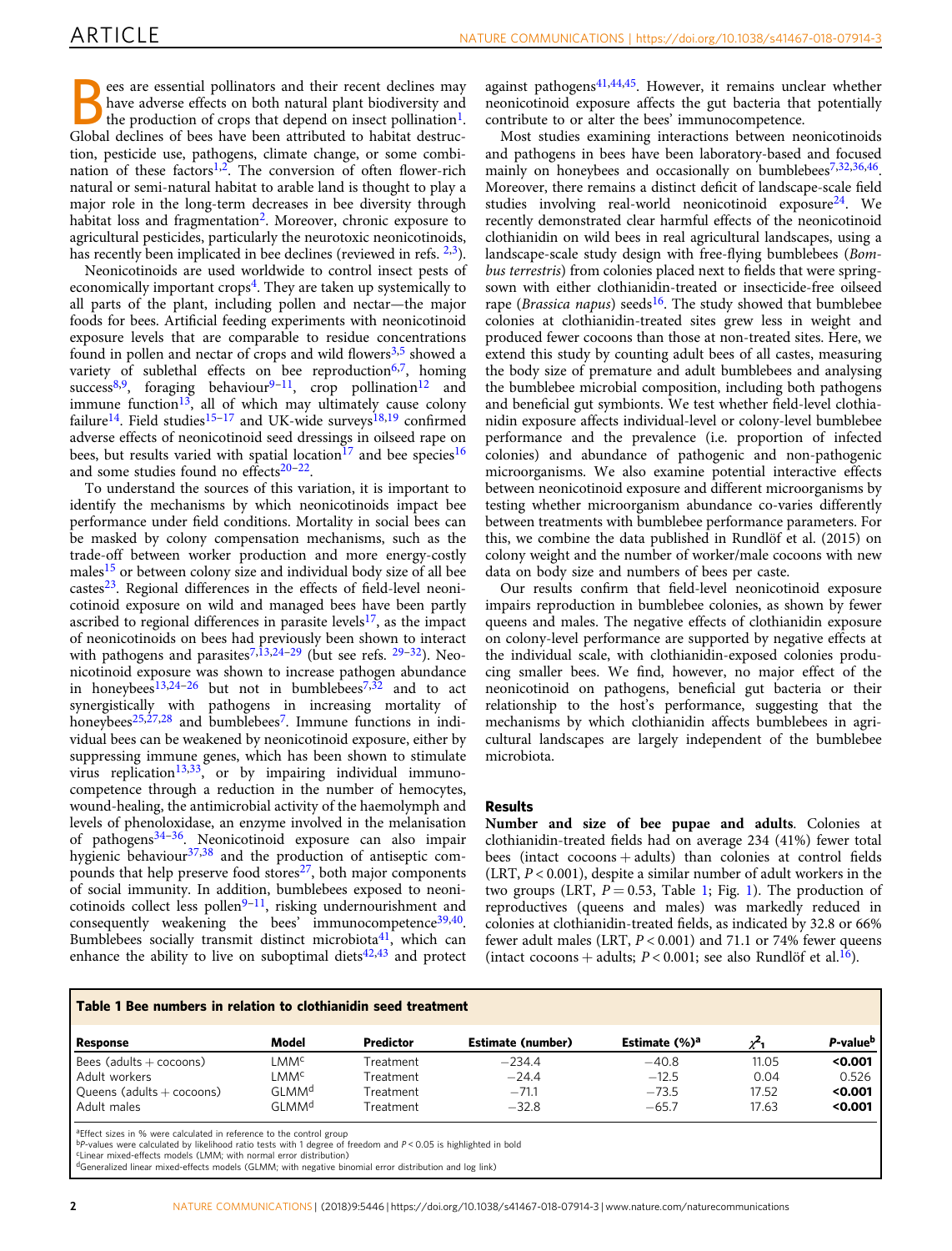<span id="page-2-0"></span>

Fig. 1 Bee numbers. Number of bees (adults + cocoons), queens (adult queens + queen cocoons), adult males and adult workers per bumblebee colony (32 per treatment) in relation to treatment (white, control; grey, clothianidin seed coating) in oilseed rape fields (8 per treatment). The error bars represent 95% profile confidence intervals of linear mixed-effects model estimates. Circles indicate measured values (per colony). NS not significant  $(P > 0.05)$ , \*\*\*P < 0.001. P-values were calculated by likelihood ratio tests on (generalised) linear mixed-effects models

| <b>Sample</b> | <b>Model</b>            | Response              | <b>Predictor</b>   | <b>Estimate</b> | $\chi^2$ <sub>1</sub> | P-value <sup>a</sup> | N             | N               | N           |
|---------------|-------------------------|-----------------------|--------------------|-----------------|-----------------------|----------------------|---------------|-----------------|-------------|
|               |                         |                       |                    |                 |                       |                      | <b>Fields</b> | <b>Colonies</b> | <b>Bees</b> |
| All pupae     | <b>CLMMb</b>            | Stage                 | Caste <sup>d</sup> | $-1.32$ mg      | 34.09                 | < 0.001              | 16            | 62              | 678         |
|               | <b>LMM<sup>c</sup></b>  | Body mass             | Caste <sup>d</sup> | 45.0 mg         | 18.52                 | < 0.001              |               |                 |             |
| Male pupae    | <b>CLMM<sup>b</sup></b> | Stage                 | Treatment          | $-0.02$         | 0.00                  | 0.959                | 16            | 47              | 456         |
|               | LMMc                    | Body mass             | Treatment          | $-85.1$ mg      | 20.40                 | < 0.001              |               |                 |             |
|               |                         |                       | Stage              | $-8.0$ mg       | 17.10                 | < 0.001              |               |                 |             |
| Adult workers | <b>LMM<sup>c</sup></b>  | Body mass             | Treatment          | $-21.9$ mg      | 1.76                  | 0.184                | 16            | 64              | 633         |
|               | <b>LMM<sup>c</sup></b>  | Intertegular distance | Treatment          | $-0.26$ mm      | 5.95                  | 0.015                |               |                 |             |

dDifferences between castes are shown in reference to worker pupae

Because, the control colonies tended to be further along in their development than the exposed colonies, we were able to obtain male pupal samples from 28 of 32 colonies at untreated fields, but from only 16 of 32 colonies at clothianidin-treated fields. Similarly, we were able to obtain samples of at least 7 worker pupae more often from clothianidin-exposed (18) than control colonies (4). Samples of both male and worker pupae could be obtained from four clothianidin-exposed colonies that were in the transition from worker to male production, while two exposed colonies had neither worker nor male pupae. Generally, the male pupae were at an earlier developmental stage (LRT,  $P < 0.001$ , Table 2) and had a larger body mass than the worker pupae (LRT,  $P < 0.001$ ). Only the male pupae data were further analysed, because there were too few control colonies (4) with enough worker pupae to allow meaningful data analyses and interpretation. The male pupae did not differ in developmental stage between treatments (LRT,  $P = 0.96$ ) but were 21.5–23.9% (depending on developmental stage) lighter at clothianidin-treated fields than similar pupae at control fields (LRT, P < 0.001; Fig. [2a](#page-3-0), Table 2). Overall, the male pupal body mass decreased about 8 mg per developmental stage (corresponding to approximately 2 days; LRT,  $P < 0.001$ ).

The adult workers at clothianidin-treated and control fields had similar body mass (LRT,  $P = 0.18$ , Table [2](#page-3-0); Fig. 2b), but those at treated fields had on average 4.8% (0.26 mm) smaller thoraxes (intertegular distance), than those at control fields ( $P = 0.015$ ).

Microorganism prevalence. The two principal symbiotic gut bacteria of adult bees (Gilliamella apicola and Snodgrasella alvi) were detected at all fields. In each treatment group, G. apicola was detected in adult worker bumblebee samples from 91% of the colonies. Snodgrasella alvi tended to be more prevalent in colonies at clothianidin-treated fields than in colonies at control fields (LRT,  $P = 0.057$ , Fig. [3](#page-3-0), Supplementary Table 1). The most prevalent pathogen was Crithidia bombi, which in contrast to S. alvi, was less frequently detected in colonies at clothianidin-treated fields than in control colonies ( $P = 0.037$ ). Apicystis bombi was the only other pathogen that was detected in a majority of the colonies, but its prevalence did not differ between treatments (LRT,  $P = 0.40$ ). Nosema bombi, Sacbrood virus (SBV), Slow bee paralysis virus (SBPV) and Acute bee paralysis virus (ABPV) were sporadically detected. Deformed wing virus type A (DWV-A), Black queen cell virus (BQCV), Chronic bee paralysis virus (CBPV), Lake Sinai virus types 1 and 2 (LSV-1, LSV-2), Apis mellifera filamentous virus (AmFV) and the microsporidians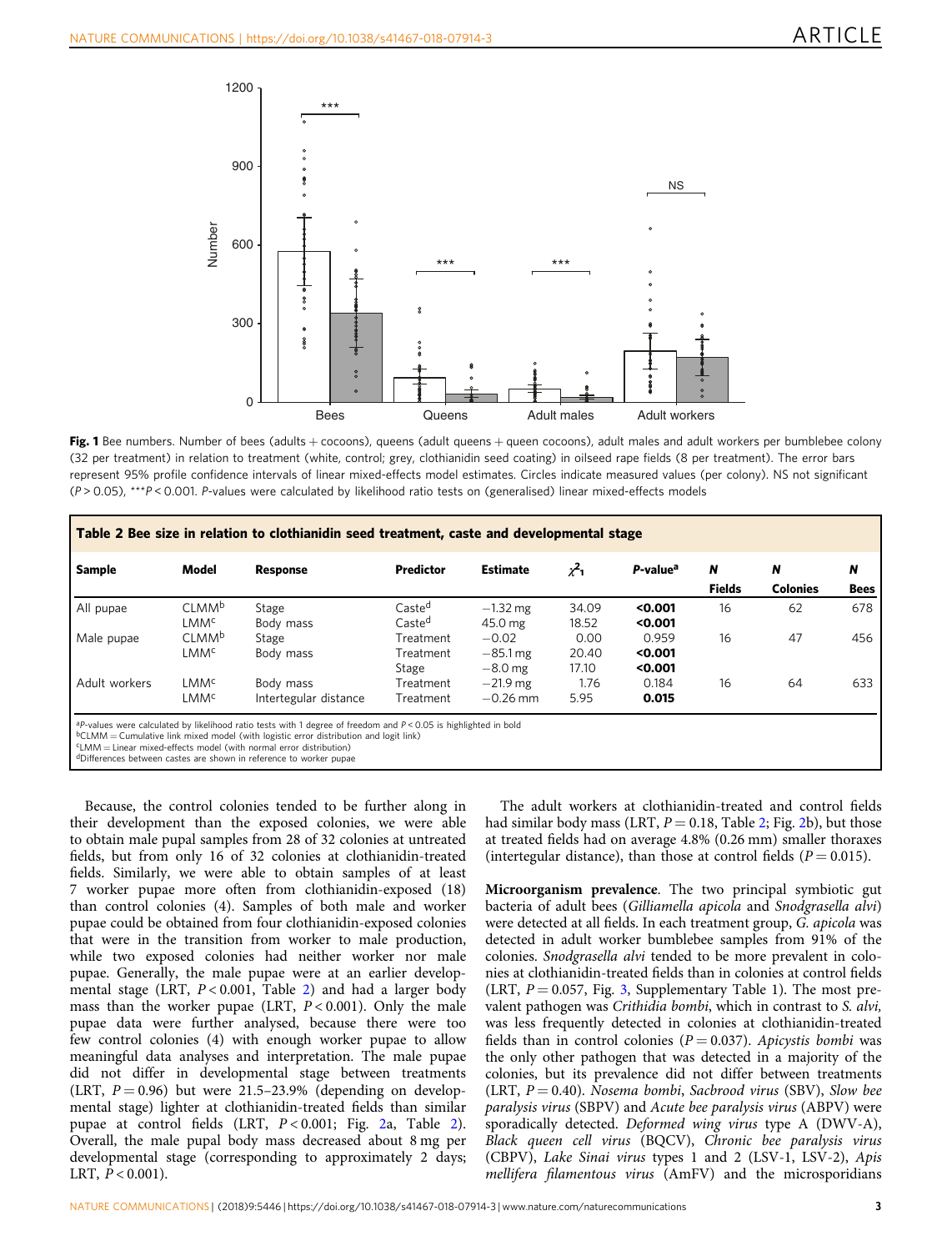<span id="page-3-0"></span>

Fig. 2 Size of pupae and adult bumblebees. a Body mass of male pupae in relation to treatment (control or clothianidin seed coating) and pupal developmental stage (1–6). Error bars represent 95% profile confidence intervals of linear mixed-effects model estimates at the earliest developmental stage (1). Circles indicate raw data on measured body mass (per bee). \*\*\*P < 0.001. P-values were calculated by likelihood ratio tests on a linear mixedeffects model. b Histograms of the intertegular distance and the body mass of adult worker bumblebees from colonies (32 per treatment) placed in oilseed rape fields (8 per treatment) sown from clothianidin-treated (dark grey;  $n = 320$  bees) or insecticide-free seeds (white;  $n = 313$ ). Overlaps between the two treatment groups are shown in light grey and values are expressed in absolute terms and percentages of the total number of measured bees



Fig. 3 Microorganism prevalence. Percentage of bumblebee colonies (32 per treatment) infected with microorganisms in relation to treatment (white, control; grey, clothianidin seed coating) in oilseed rape fields (8 per treatment). For S. alvi, A. bombi, C. bombi and SBV generalized mixed-effects model estimates and their 95% confidence intervals are shown. For all other microbiota controlling for non-independence of colonies placed by the same field was not feasible. Therefore, the actual proportions of infected colonies per treatment and 95% confidence intervals calculated by two-sided binomial tests are illustrated. P-values were calculated based on likelihood ratio tests for model estimates and two-sided tests of equal proportions for measured proportions. NS not significant ( $P > 0.05$ ),  $*P < 0.05$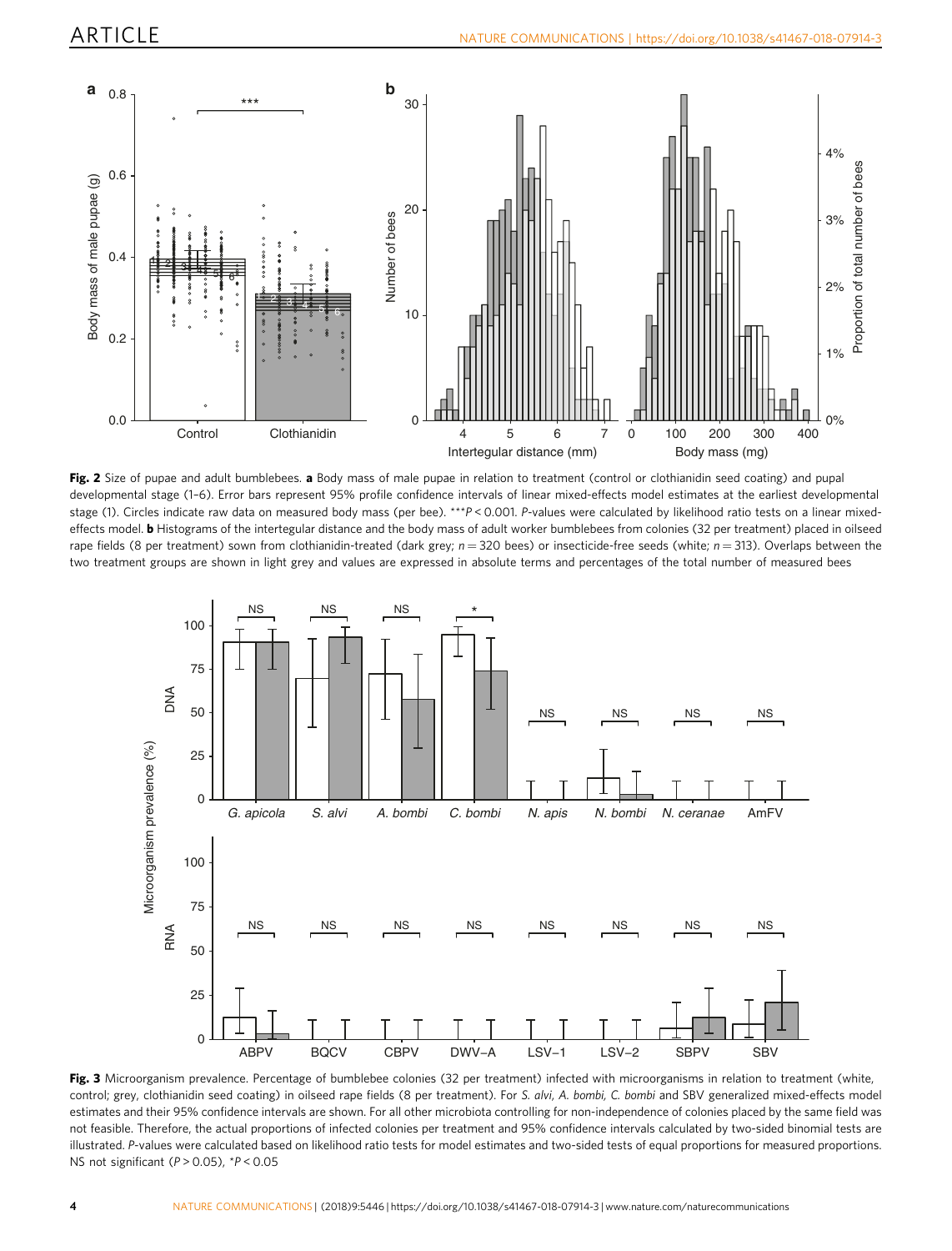

Fig. 4 Microorganism abundance. The  $log_{10}$  DNA copy numbers per bee and colony of the most frequently detected microorganisms (Apicystis bombi (n = 40 colonies in N = 15 fields), Crithidia bombi (n = 53, N = 16), Gilliamella apicola ( $n = 58$ ,  $N = 16$ ), Snodgrassella alvi ( $n = 50$ ,  $N = 16$ )) in relation to treatment (white, control; grey, clothianidin seed coating) in oilseed rape fields (8 per treatment). The error bars represent 95% profile confidence intervals of linear mixed-effects model estimates. Circles indicate measured values (per colony). NS not significant ( $P > 0.05$ ). Pvalues were calculated by likelihood ratio tests on linear mixed-effects models

Nosema apis and Nosema ceranae were not detected in any of the 64 bumblebee colonies. With the exception of two ABPV-infected control colonies, the pupal samples were free of viruses. Of the five colonies with ABPV-infected adults, two had also ABPVinfected pupae.

Microorganism abundance. Quantitative analyses of microorganism abundance were restricted to the positive samples of the four most prevalent microorganisms (G. apicola, C. bombi, S. alvi, A. bombi), in order to test the effects of clothianidin exposure on microorganism abundance independently of any effects on prevalence. Datasets from low-prevalence microorganisms were not analysed, as these were either too small (if non-detections are excluded) or too distorted by excess zero values (if non-detections were included) for meaningful analysis. Clothianidin exposure did not affect the abundance of any of these microorganisms in the infected bumblebee colonies (LRT,  $P \ge 0.1$ , Supplementary Table 2; Fig. 4). Neither did the abundance of any of these microorganisms co-vary with the abundance of any of the other microorganisms (Supplementary Data 1).

Interaction between clothianidin exposure and microorganisms. Here, we assessed the interactive effect of clothianidin exposure and the abundance of the four most frequently detected microorganisms on the body size and the numbers of bees (of different castes) as well as on the previously in Rundlöf et al.<sup>[16](#page-8-0)</sup> reported colony weight and number of worker/male cocoons. Clothianidin exposure affected how G. apicola abundance in adult workers co-varied with the body mass of adult workers  $(P = 0.006)$  and the number of adult males  $(P = 0.027,$  Supplementary Data 2). In the clothianidin-exposed colonies, increase in G. apicola abundance was associated with an increase in worker body mass (LRT,  $P < 0.001$ ;  $\pm 47$  mg between mean-max  $log_{10} G.$  apicola abundance,  $n = 32$  colonies) and in the number of adult males (LRT,  $P = 0.001$ ;  $\pm 28.2$  bees between mean-max  $log_{10} G.$  apicola abundance), whereas no such co-variance was found for the control colonies (LRT, worker body mass:  $P = 0.97$ ; number of adult males:  $P = 0.92$ ).

No other interactions between treatment and microorganism abundance could be identified, although there was a weak indication that the relationship between the number of adult workers and A. bombi abundance differed between treatments (LRT,  $P = 0.057$ ; Supplementary Data 2).

Independently of treatment, the number of adult males declined with S. alvi abundance in adult workers (LRT,  $P =$ 0.022;  $\pm$  6.9 bees between mean-maximum log<sub>10</sub> S. *alvi* abundance,  $n = 64$  colonies). We observed no other treatmentindependent co-variation between microorganism abundance and bee performance parameters except for a non-significant tendency of the number of worker/male cocoons to decline with the abundance of A. bombi in adult worker bees (LRT,  $P = 0.054$ ).

#### **Discussion**

In this study, we confirm the previously reported negative effects of field exposure to clothianidin seed-treated oilseed rape on bumblebees (*B. terrestris*) at the colony level<sup>[16](#page-8-0)</sup> and show that this is also reflected at the individual bumblebee level, by a reduction in body size. In addition, we provide further evidence for reduced production of reproductives<sup> $\bar{6}$  $\bar{6}$  $\bar{6}$ ,[16](#page-8-0),[17](#page-8-0)</sup> in colonies next to clothianidin-treated fields compared to colonies next to control fields and find that these adverse effects are unrelated to differences in microbiome composition. The shift from the production of workers to reproductives, which typically occurs after a colony growth phase, seemed to be delayed in colonies at clothianidintreated fields. Colonies at treated fields had about 70% fewer queens and adult males compared to colonies at control fields, although the number of adult worker bees was comparable between clothianidin-exposed and control colonies. Although, the number of workers may have been affected by the proportion of bumblebees that were not in their nest when these were removed, clothianidin-exposed colonies exhibited also a several-times lower ratio of males to workers among the examined pupae than the control colonies. This reduced, or delayed, production of reproductives may be due to colony compensation mechanisms for worker losses<sup>[15](#page-8-0)</sup>, impaired ovary development<sup>[32](#page-8-0),[47](#page-8-0)</sup> and/or undernourishment due to reduced pollen foraging or insufficient brood  $care<sup>9–11</sup>$  $care<sup>9–11</sup>$  $care<sup>9–11</sup>$ . When the colonies were terminated, the developmental stage of the worker brood was clearly more advanced than that of the male brood, suggesting that the colonies were switching from worker production to male/queen production. This suggests that the differential between exposed and control colonies in the preponderance of worker or male brood may represent a delay in, rather than an abandonment of, the production of reproductives.

We observed that colonies at clothianidin-treated fields had not only fewer but also smaller bees. Lighter male pupae and smaller worker bees suggest that clothianidin exposure may directly or indirectly interfere with the development of individual bees. The size of bumblebees as adults is strongly influenced by the amount of food provisioned at the larval stage<sup>48</sup>, suggesting that pupae in clothianidin-exposed colonies may have been undernourished as larvae, as a result of impaired pollen foraging success or deficient brood care by the adult bees $9-11$  $9-11$ . Such reduced brood care may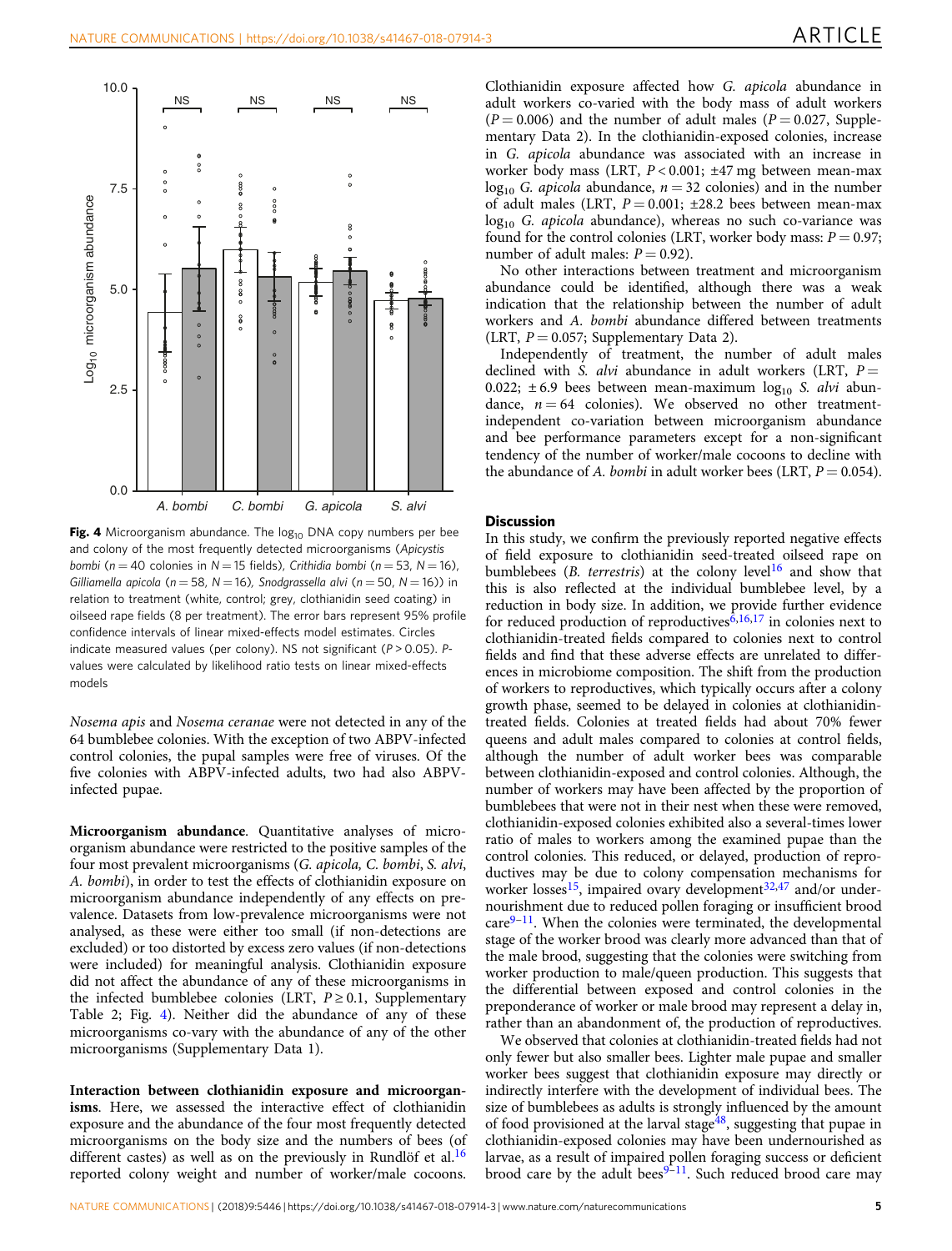reflect a quantitative shift by the colony towards foraging to compensate for a perceived deficit in foraging success, either through insufficient food intake or neuronal changes<sup>[11](#page-7-0)</sup>. Bombus terrestris and honeybee workers can be attracted to neonicotinoid contaminated food, even though its consumption can reduce the bees' overall food intake $49$ . However, this effect was not observed for clothianidin<sup>49</sup>. As smaller bumblebees are less efficient foragers<sup>[50](#page-8-0),[51](#page-8-0)</sup>, decreased worker size may exacerbate undernourishment, although our previous results showed that clothianidin exposure did not affect the number of food storage cells<sup>16</sup>. Larger body size is also thought to be advantageous for the mating ability of males $52,53$  $52,53$  $52,53$ , therefore the drastic reduction in body mass of male pupae may have implications for their future reproductive success.

The adverse effects on body size and the production of reproductives are likely not due to increased pathogen susceptibility. Clothianidin-exposed and control colonies showed only little difference in the prevalence or the abundance of symbiotic and pathogenic microbiota. Of the eight RNA viruses tested, only three were detected in the adult bee samples, and furthermore only in a minority of colonies, while only one (ABPV) was detected in pupal samples. Of the six DNA pathogens tested, only the three bumblebee-specific parasites (A. bombi, C. bombi, N. bombi) were detected. The prevalences of these pathogens were generally comparable to other studies on commercially reared bumblebees<sup>[54](#page-8-0),[55](#page-8-0)</sup>, although C. bombi was detected more frequently in our study. This parasite showed a higher prevalence in the control than in the clothianidin-exposed group, even though previous laboratory-based research could not detect an effect of neonicotinoid exposure on C.  $bombi^{7,32}$  $bombi^{7,32}$  $bombi^{7,32}$ . This may be due to reduced C. bombi proliferation, which then leads to lower transmission or detection rates of the parasite. Clothianidin exposure may directly reduce C. bombi proliferation or indirectly by inducing changes in bumblebee size demographics, nourishment and foraging activity that also affect C. bombi prolifera-tion<sup>[56](#page-8-0)</sup>. Beta-proteobacteria in the bee gut have previously been suggested to protect bumblebees against  $C$ . bombi infection<sup>[41,45](#page-8-0)</sup> and in our study S. alvi tended to be, contrary to C. bombi, more prevalent in colonies at clothianidin-treated fields. However, we did not find a relationship between the abundances of S. alvi and C. bombi. As those bees that failed to return to their nests or were removed by their nest mates after dying could not be sampled, it is conceivable that a decreased survival rate or homing success of C. bombi infected bees that lacked S. alvi or were additionally immune-challenged by the neonicotinoid $8$  caused a lower detection rate of C. bombi and masked a negative relation between C. bombi and S. alvi.

The absence of interactive effects between clothianidin exposure and the abundance of intracellular parasites suggests that clothianidin did not affect the virulence of the parasites or the tolerance of the host to parasite infection. Gilliamella apicola was the only microorganism whose relationship with the bumblebee performance parameters depended on clothianidin exposure. In clothianidin-exposed colonies, the body mass of adult worker bees and the number of adult males increased with the abundance of G. apicola in adult workers, whereas no co-variation was observed in the control group. Gilliamella spp. promote weight gain in bees through the decomposition of otherwise indigestible or toxic carbohydrates $42,43$  $42,43$  $42,43$ , which may be one possible explanation as to why adult worker bees of the two treatment groups did not significantly differ in body mass, but did differ in intertegular distance. In contrast, to G. apicola, S. alvi abundance in adult workers showed a negative co-variation with the number of adult males independently of treatment. We are aware that caution has to be applied when interpreting marginally significant effects (such as the effects of microorganisms in interaction or

independently of treatment on the number of adult males or the treatment effect on C. bombi prevalence), since the probability of a false-positive finding increases with the number of parameters tested and can be much greater than the probability of falsely rejecting the null hypothesis evaluated by  $P$ -values<sup>[57](#page-8-0)</sup>.

The exposure of bumblebees to clothianidin from seed-coated oilseed rape during one flowering season, which was confirmed by residue analysis of bumblebee-collected nectar $^{16}$ , did not affect the levels of symbiotic gut bacteria or viruses, nor did it induce rises in the levels or virulence of intracellular parasites. This suggests that the bumblebees' combined individual, adaptive and social immune defences<sup>[7](#page-7-0)[,13,33](#page-8-0)-[36](#page-8-0)</sup> were not sufficiently affected to impair colony-level pathogen susceptibility during this time interval, and that the mechanisms by which exposure to clothianidin affects bumblebee colonies are largely independent from those affected by biological pathogens or diseases. Two comparable field-level studies, but with free-foraging honeybees instead of bumblebees (and lacking adequate site replication), obtained contrasting results for the effects of neonicotinoids on parasite and pathogen levels in honeybees. One study found no impact of clothianidin on Varroa and virus levels $58$ , while the other detected in the first year of the experiment an increase in physiological stress, BQCV and Varroa abundance in honeybee colonies placed by neonicotinoid-treated maize fields relative to colonies at untreated maize fields, even though neonicotinoid exposure could not be confirmed $2<sup>3</sup>$ . The surviving honeybee colonies were placed for an additional season by the maize fields of the same treatment (control/clothianidin or thiamethoxam) and Varroa abundance was again higher in colonies placed by neonicotinoid-treated fields with low levels of neonicotinoid exposure confirmed for apiaries at treated sites and for one of two control apiaries<sup>[59](#page-8-0)</sup>. Experimentally induced exposure of honeybees to both Varroa and clothianidin spiked syrup showed no interactive effect between the two pressures $31$ . In another study, long-lasting in-hive feeding of thiacloprid to honeybee colonies did not affect colony performance or the levels of parasites, pathogens and expressed immunity-related genes<sup>30</sup>. Thiacloprid belongs, however, to the group of cyano-substituted neonicotinoids, which are substantially less toxic to bees than nitro-substituted neonicotinoids, such as clothianidin or imida-cloprid<sup>[3](#page-7-0)</sup>. Pettis et al.  $(2012)^{26}$  conducted two trials with emerging workers taken from colonies fed with imidacloprid to investigate synergism between the neonicotinoid and Nosema spp. They found that imidacloprid increased spore counts when the pathogens were administered with food, but decreased spore counts when Nosema was naturally acquired. Pathogen-pesticide interaction in bumblebees has been studied under laboratory conditions with the pyrethroid  $\lambda$ -cyhalothrin and C. bombi<sup>60</sup>. Chronic exposure to the pyrethroid did not affect C. bombi prevalence or abundance but the body mass of B. terrestris workers. Other individual-level or colony-level performance parameters were unaffected by the treatment $60$ .

Neonicotinoids and certain bee pathogens (predominantly viruses) share a common target: the bee's nervous system $61$ . This is a plausible causative explanation for the synergism observed between neonicotinoids and pathogens in laboratory studies, particularly at high levels of infection and pesticide exposure<sup>13,25,35</sup>. In the field, however, pesticide-pathogen synergism may be masked by potentially more potent drivers of pathogen prevalence and abundance, such as population dynamics of bee communities, nutrient availability or adapted foraging behaviour $56,62$  $56,62$  $56,62$ .

We conclude that exposure to clothianidin seed-treated oilseed rape impacts bumblebees at both the colony and the individual level but does not increase their susceptibility to pathogens. The strong effects of clothianidin exposure on the production of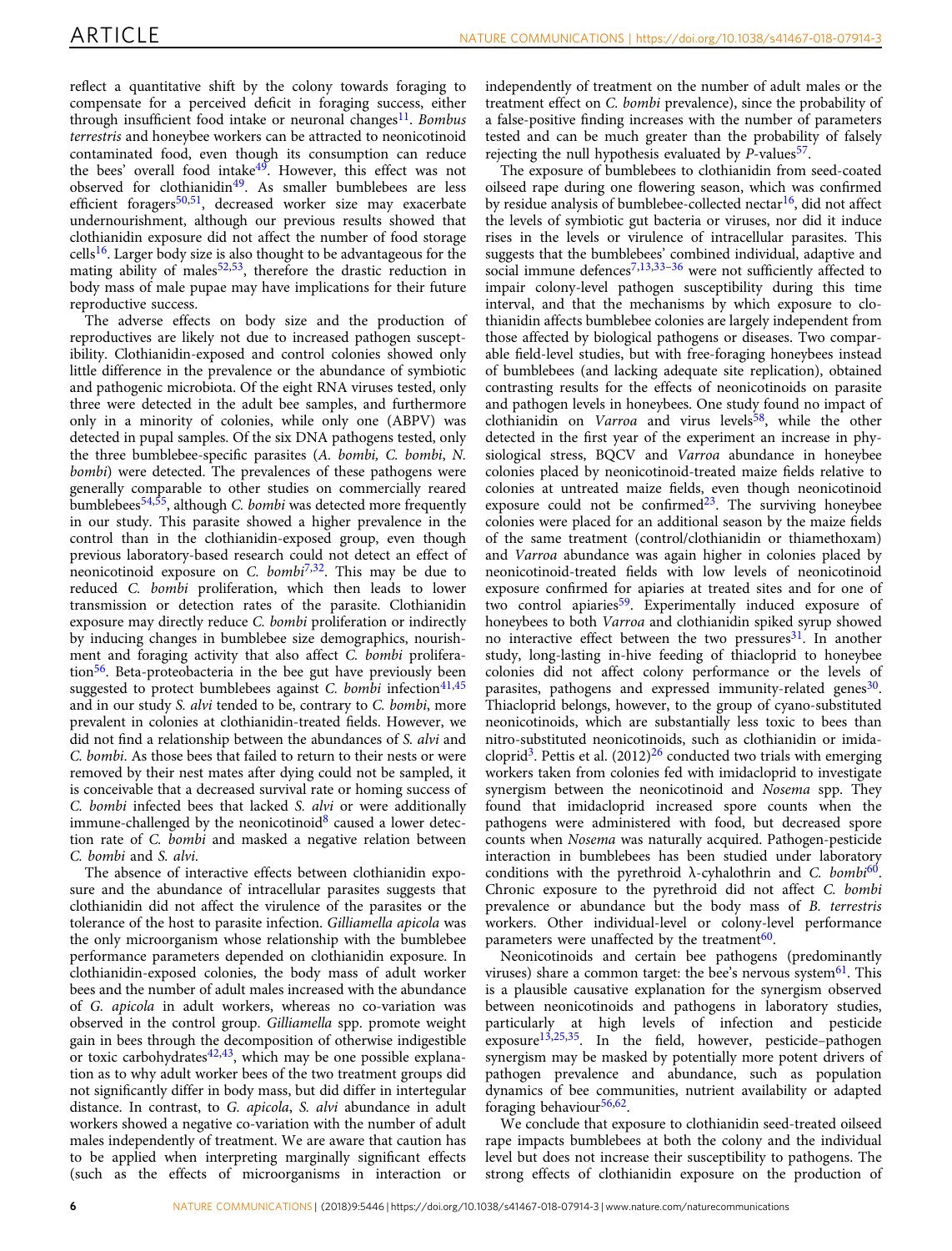queens and males suggest that neonicotinoids may deleteriously influence bumblebee population sizes<sup>19</sup>, which may further be exacerbated by a neonicotinoid-induced reduction in colony initiation after hibernation<sup>[32](#page-8-0)</sup>. Long-term studies at the population level are needed to investigate whether bumblebee colonies can recover from temporarily reduced brood production during periods when they are no longer exposed to neonicotinoids, as shown under laboratory conditions<sup>[63](#page-8-0)</sup>.

#### Methods

**Study sites.** In 2013, a total of 16 fields (field size  $= 8.9 \pm 1.4$  ha (mean  $\pm$  s.e.m)) in southern Sweden, intended for the production of spring-sown oilseed rape (Brassica napus L.), were selected by the absence of other oilseed rape fields within a 2 km radius and paired based on geographical proximity and the land use in the surrounding landscapes ( $r = 2$  km; for details see Rundlöf et al.<sup>17</sup>). For each field pair, one field was randomly assigned to be sown with clothianidin-treated oilseed rape seeds (25 mL Elado (Bayer; 400 g L<sup>-1</sup> clothianidin + 180 g L<sup>-1</sup> b-cyfluthrin) per kg seed and the fungicide thiram) while the paired field was sown with insecticide-free oilseed rape seeds treated only with thiram. Farmers at both treated and untreated fields used non-neonicotinoid insecticide sprays but were instructed not to use other neonicotinoids for pest control (see Rundlöf et al.<sup>17</sup>). However, one control field was accidently sprayed with 0.3 L ha−<sup>1</sup> Biscaya, which contains the neonicotinoid thiacloprid as active ingredient. Thiacloprid has a considerably lower acute toxicity to bees than clothianidin<sup>[3](#page-7-0)</sup>. Residue analyses of bee-collected pollen and nectar revealed that the overwhelming insecticide exposure, and greatest differential between control and treated fields, was from clothianidin, with minor traces of the spray insecticides distributed equitably between control and treated fields[16.](#page-8-0)

Bumblebee colonies. Six commercially reared Bombus terrestris colonies (Naturpol beehives, Koppert Biological Systems) were placed in triplets in two wooden, ventilated houses placed in shaded areas along the field edge in each of the 16 fields between June 14 and 28, 2013, at the onset of oilseed rape flowering in each field (for details see Rundlöf et al.<sup>[16](#page-8-0)</sup>). Field allocation was randomized and there was no difference in weights between colonies at treated (723  $\pm$  19 g (mean  $\pm$  s.e.m),  $n = 32$ colonies) and control (733 ± 18 g,  $n = 32$ ) fields at placement<sup>[17](#page-8-0)</sup>. The colonies were ~10 weeks old at the time of placement, containing roughly 50 workers, one queen, and both pupae and larvae. All 12 bumblebee colonies at a field pair were freezekilled simultaneously at −20 °C between July 7<sup>th</sup> and August 5<sup>th</sup> 2013, at first sighting of new queens in any one of those 12 colonies, one pair after closing nests with check valves for >24 h and the rest at night when most bees were assumed to be in the nest. Since oilseed rape flower phenology influenced placement time and the switch to queen production determined termination time, the duration of field placement varied between 23 and 38 days for different sets of colonies.

Bee performance parameters. The two outer bumblebee colonies in each housing unit (total of four from each field) had been assessed previously for the number and weight of queen cocoons, the number and weight of worker/male cocoons, the number of pollen and nectar cells, and the weight of the nest structure<sup>16</sup>. These samples were stored frozen at −20 °C. In this study, we determined the following additional parameters for these same colonies: the total number of bees (adults and pupae), the total number of queens (adults and pupae), the number of adult workers and the number of adult males, as well as the caste, weight and developmental stage of individual pupal cocoons, and the body mass and intertegular distance of individual adult workers. We were unable to categorize ~0.7% of the adult bees, which were not used in analyses. Intertegular distance is the distance between the insertion points of the wings<sup>[64](#page-8-0)</sup> and a standard measure of adult body size in bees. Intertegular distance was measured using a digital caliper and individual body mass of adults and pupae was measured using a balance with 0.1 mg resolution. Only intact bees were analysed. The developmental stage of individual pupae was rated into 6 categories based on eye colour (white = 1, pink = 2, brown  $= 3$ ), body colour (white  $= 1-3$ , brown  $= 4$ , black  $= 5$ ) and the presence of wings (6).

Pathogens and beneficial bacteria. The colonies that were assessed for bee performance parameters were also examined for the presence and abundance of the most common and important pathogens and beneficial microbes, including the RNA viruses Deformed wing virus type A (DWV-A), Acute bee paralysis virus (ABPV), Black queen cell virus (BQCV), Sacbrood virus (SBV), Slow bee paralysis virus (SBPV), Chronic bee paralysis virus (CBPV), Lake Sinai virus types 1 and 2 (LSV1 & LSV2), the DNA virus Apis mellifera filamentous virus (AmFV), the microsporidian gut parasites Nosema apis, N. ceranae and N. bombi, two other common internal parasites (Apicystis bombi, Crithidia bombi) and the non-pathogenic gut bacteria Gilliamella apicola and Snodgrassella alvi (Supplementary Table 3).

Sample processing and homogenization. For each colony, pooled samples of ten adult worker bumblebees, ten worker pupae and/or ten male pupae were prepared. Two bumblebee colonies (both from treated fields) did not contain any pupae and not all of the remaining colonies contained both worker and male pupae, so that the final sample set consisted of 64 adult samples, 22 worker pupae samples and 44 male pupae samples. Furthermore, five of the worker pupae samples contained only 7–9 individuals.

The 10 bees in each pooled sample were placed in a polyethylene bag with an inner mesh (BioReba). The bees were finely ground with a pestle. One millilitre of nuclease-free water per bee was added and the slurry was mixed thoroughly until the suspension was homogenous. The homogenates were stored at −80 °C in 1 mL aliquots until nucleic acid extraction.

Nucleic acid extraction. DNA was extracted from the adult bumblebee homo-genates using the protocol for extracting DNA from Nosema spores<sup>[65](#page-8-0)</sup>, which is sufficiently robust to also extract DNA from bacteria and other microorganisms. One millilitre of primary bee homogenate was centrifuged for 5 min in a microfuge at 13,000 rpm. The pellet was repeatedly frozen-thawed with liquid nitrogen and ground with a sterile teflon micro-pestle until pulverized. The pulverized pellet was re-suspended in 400 µL Qiagen Plant tissues DNeasy AP1 lysis buffer containing 4 µL RNAse-A (10 mg mL<sup>−</sup>1) and incubated and shaken for 10 min at 65 °C, after which 130 µL P3 neutralization buffer (3.0 M potassium acetate pH 5.5) was added, followed by 5 min incubation on ice and centrifugation for 5 min at 14,000 rpm to remove the lysis debris. DNA was purified from 500 µL of the supernatant by the Qiagen automated Qiacube extraction robot, following the plant DNeasy protocol and eluting the DNA into 100 µL nuclease-free water. RNA was extracted by the Qiacube robot directly from 100 µL of both the adult and pupal bumblebee homogenates, using the Qiagen Plant RNeasy protocol (including the Qia-shredder for additional homogenization<sup>[66](#page-8-0)</sup>), eluting the RNA into 50  $\mu$ L nuclease-free water. The approximate nucleic acid concentration was determined by NanoDrop, after which the samples were diluted with nuclease-free water to a uniform 2 ng µL<sup>-1</sup> (DNA) or  $5 \text{ ng } \mu L^{-1}$  (RNA) and stored at  $-80$  °C.

RT-qPCR and qPCR. The RNA pathogens were quantified by Reverse Transcription-quantitative PCR (RT-qPCR). Two technical assays were also included in the RNA analyses: one for RNA250, a passive exogenous reference RNA of known concentration included in the RT-qPCR reaction mixture, for correcting sample-specific differences in assay performance<sup>[67](#page-9-0)</sup>, and one for the mRNA of the bumblebee internal reference gene Bt-RPL23<sup>[68](#page-9-0)</sup>, for correcting sample-specific differences in RNA quality<sup>[69](#page-9-0)</sup>. The DNA pathogens were quantified by qPCR. Novel qPCR assays were designed, experimentally optimized and confirmed through bidirectional Sanger sequencing of representative PCR products for Crithidia bombi (based on the GADH gene), Nosema ceranae and N. bombi (based on the small subunit ribosomal RNA gene), Snodgrassella alvi and Gilliamella apicola (based on the 16S ribosomal RNA gene). All sequences matched 100% their intended target.

The PCR reactions were run in duplicate and conducted in 20 µL volumes containing 2  $\mu$ L template, 0.2  $\mu$ M (RNA) or 0.4  $\mu$ M (DNA) of forward and reverse primer (Supplementary Table 3) and either the Bio-Rad EvaGreen qPCR mix (DNA) or the Bio-Rad iScript One-Step RT-qPCR mix (RNA), both with SYBR Green detection chemistry. The reactions were incubated in 96-well optical qPCR plates in the Bio-Rad CFX connect thermocycler, using the following amplification cycling profiles for the RNA assays: 10 min at 50 °C for cDNA synthesis (RT-qPCR only), 5 min at 95 °C (to inactivate the reverse transcriptase and activate the Taq polymerase) followed by 40 cycles of 10 s at 95 °C for denaturation and 10 s at 58 °C for primer annealing, extension, and data collection. For the DNA assays the following amplification cycling profiles were used: 2 min at 98 °C for the initial denaturation followed by 40 cycles of 5 s at 98 °C for denaturation and 10 s at 60 °C for primer annealing, extension, and data collection. The amplification cycles were followed by a melting curve analysis to determine the specificity of the amplification by holding the temperature for 10 s at 95 °C and then reading the fluorescence at 0.5 °C increments from 65 °C to 95 °C. Included on each reaction plate were positive and negative (template-free) assay controls. For each type of assay (Supplementary Table 3) a calibration curve was prepared through a tenfold dilution series of a positive control of known concentration covering seven to eight orders of magnitude, for quantitative data conversion, establishing the reference melting curve profile of the amplicon and estimating the reaction performance statistics.

Data conversion and normalization. The melting curves of individual reactions were evaluated visually in order to separate out non-specific amplifications, which differ in melting temperature profiles from true target cDNA/DNA amplicons. Non-specific amplifications were deleted from the data set. All assays were run in duplicate, with the mean value of these two duplicates used in further calculations. Both duplicates had to yield a positive quantitative value and pass the melting curve analysis for the data to be included in the data set. The Cq-values (quantification cycle) of all confirmed amplifications were subsequently converted to estimated SQ-values (Starting Quantity) in copy numbers of each target DNA/RNA, using the corresponding calibration curves for the different assays. These data were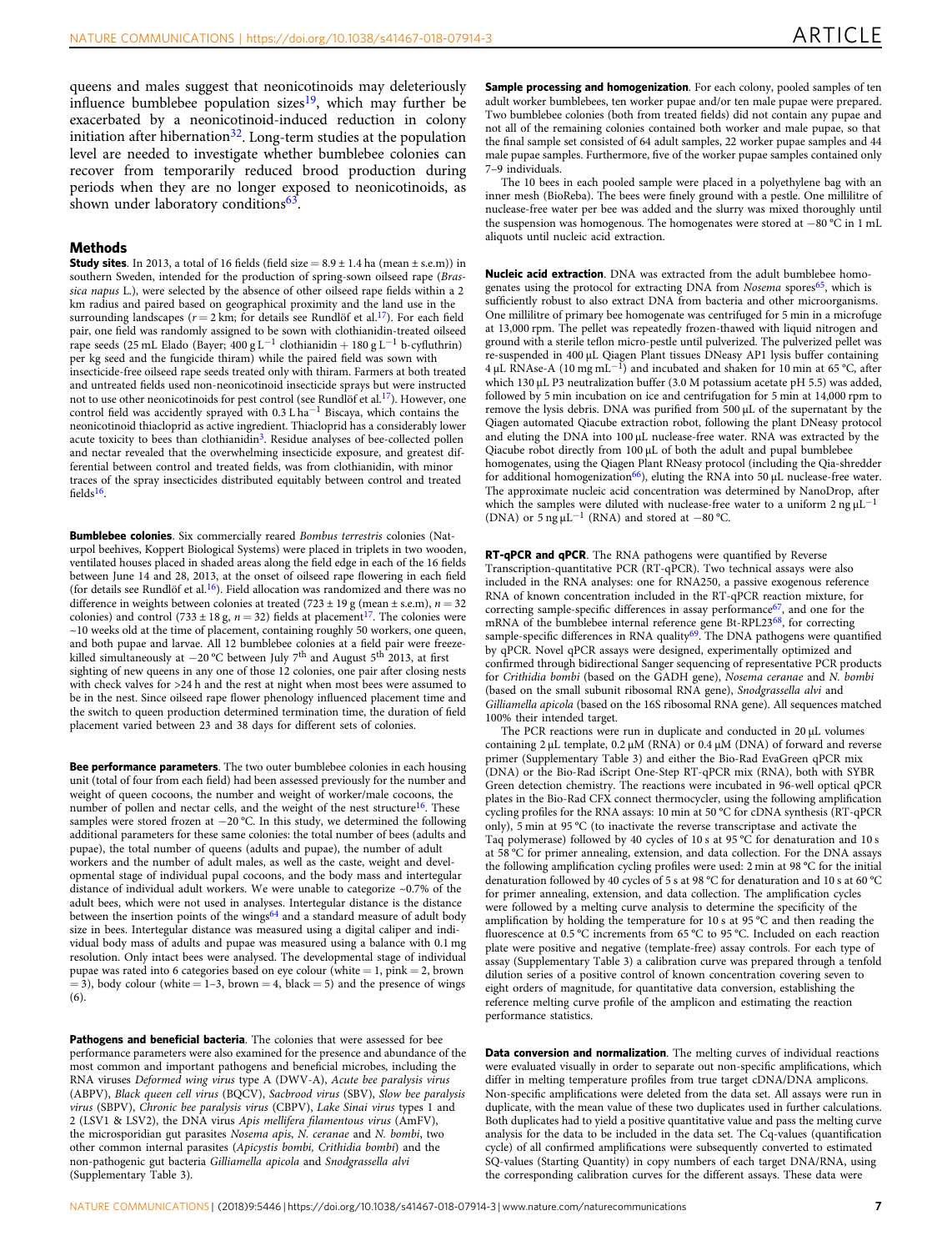<span id="page-7-0"></span>multiplied by the various dilution/conversion factors incurred throughout the extraction, cDNA synthesis and amplification procedures, to calculate the estimated copies of each target per bee The data for the RNA targets were adjusted with the sample-specific data for the two technical assays: the exogenous (RNA250) and internal (Bt-RPL23) reference RNAs. The data for RNA250 was used to calculate the individual cDNA conversion efficiency for each sample, i.e. the ratio of the amount of RNA250 estimated by RT-qPCR (output) versus the known amount of RNA250 added to the reaction (input). As RNA is easily degraded there is a risk that differences between individual samples in RNA quality (i.e. degradation) can affect the results<sup>[69](#page-9-0)</sup>. The data for the RNA targets of interest were therefore normalized to the average value for Bt-RPL23 mRNA, thus correcting the data for sample-specific differences in RNA quality with respect to RT-qPCR performance.

Statistical analyses. The data consisted of a range of quantitative biological and pathological parameters, which were measured at colony level (bee numbers, microbiome composition) or at individual level (body mass and intertegular distance). The microbial data were analysed on both their binary (presence/absence) and quantitative (abundance) characters. As no samples were taken prior to exposure, the statistical analyses consisted largely of straight comparisons between colonies at clothianidin-treated fields and control fields. All analyses were done both including and excluding the field where Biscaya (containing the neonicotinoid thiacloprid) was sprayed, to determine whether this influenced the results. Except in two cases, excluding the field sprayed with Biscaya from the data analysis did not move the P-values from below to above the 0.05 threshold or vice versa (Supplementary Table 4).

The impact of treatment on the total numbers of bees (cocoons + adults) and the number of adult workers was assessed using linear mixed-effects models (LMM; with normal error distributions), while treatment effects on the total numbers of queens ( $\rm cocoons + adults$ ) and the number of adult males were analysed using generalized linear-mixed-effects models (GLMM) with negative binomial error distributions and log links. All models on bee numbers contained treatment as a fixed factor and field pair identity and field identity as random factors.

To test whether the developmental stage of male pupae differed from worker pupae, a cumulative link mixed model (CLMM; with logistic error distribution and logit link) was used. Differences in body mass between the two castes were examined using LMMs. All (C)LMMs for data on individual bees contained the field pair identity, field identity and colony identity as nested random effects. Treatment effects on pupae were only tested for males, due to the low incidence of worker pupae in control colonies. To identify whether the developmental stage of male pupae differed between treatments, a CLMM was used. Effects of treatment and developmental stage on male pupal body mass were examined with LMMs that contained both predictors as fixed factors. Body mass estimates for each stage and treatment were predicted, while setting random effects to zero. Effects of clothianidin exposure on the body mass and intertegular distance of adult workers were analysed using LMMs with treatment as a fixed factor.

To test whether or not clothianidin exposure affected microorganism prevalence generalized linear-mixed-effects models with binomial error distribution and logit link with treatment as a fixed factor and field identity as a random factor were used for A. bombi, C. bombi, S. alvi and SBV. For all other microorganisms, the effective sample size (i.e. the less frequent outcome of the presence/absence variable) was too small for the use of random effects. Therefore two-sided tests of equal proportions were conducted using the prop.test function in R to test whether prevalences differed between treatments. Hereby, a Yates' continuity correction was applied to avoid overestimation of statistical significance in small datasets.

Only four microorganisms (A. bombi, C. bombi, G. apicola and S. alvi) were prevalent enough for meaningful analysis of their quantitative levels. Microorganism abundances were logarithmically  $(log_{10})$  transformed, because microorganism titres are exponentially distributed as a result of their growth dynamics. The impact of clothianidin on microorganism abundance was only tested among colonies infected with the microorganism to test effects on abundance independently of differences in prevalence and to avoid data distributions that are skewed by zero values. LMMs with normal error distributions containing treatment as a fixed effect and field pair identity and field identity as random effects were used to examine whether clothianidin impacted the levels of each microorganism in infected colonies. The co-variation between the abundance of the four most prevalent microorganisms was tested on the data of all colonies, including those that were not infected by one or more of these microorganisms. LMMs predicting the abundance of a microorganism by the abundance of another were conducted for the whole data set as well as separately for each treatment group.

The relation between bee performance parameters and the abundance of the four most prevalent microorganisms was analysed for all 64 colonies. Bee performance parameters included in addition to the bee size and bee number parameters from this study, colony weight and the number of worker/male cocoons<br>reported in Rundlöf et al.<sup>17</sup>. The latter two parameters were analysed using LMMs with a normal error distribution and the other parameters were analysed with (G) LMMs with the same error distribution and link function as described above. (G) LMMs with an interaction term of treatment and the abundance of one of the four

prevalent microorganisms were used to examine whether bee performance parameters were differently related to microorganism abundance in the two treatment groups. These (G)LMMs contained field pair identity and field identity as random factors for colony-level parameters and additionally colony identity for individual-level parameters. The treatment  $\times$  microorganism abundance interaction was removed from the model if  $P > 0.05$ . In contrast, if  $P < 0.05$ , the relation between bee performance parameter and microorganism abundance was examined with separate (G)LMMs for each treatment group. (G)LMMs for only one treatment group contained field identity as random factor for colony-level parameters and field identity and colony identity for individual-level parameters.

Throughout this study, we calculated P-values of model estimates by likelihood ratio tests (LRT), because they, in contrast to conventional Wald tests, make no assumptions about the likelihood surface/curve and are therefore considered more reliable<sup>70</sup>. All analyses were conducted using the R Version 3.3.4. The lmer and glmer functions of the R package lme4 were used for LMMs and GLMMs with binomial error distribution, respectively, whereas the glmmTMB function of the R package glmmTMB was used for GLMMs with negative binomial error distribution and the clmm function of the ordinal package was used for CLMMs.

**Power analysis.** We performed a power analysis for treatment effects or interactive effects between microorganism abundance and treatment where  $0.05 > P < 0.1$ , to assess the effect size we could potentially detect given our study design, replication and model choice. Power was determined for a range of effect sizes at a nominal confidence level of  $\alpha = 0.05$  by 1000 Monte Carlo simulations per effect size using the powerSim function of the simr package in R. For graphical illustration, effect sizes were transformed to percentages. For interactive effects between treatment and microorganism abundance on bee performance, effect size of a log<sub>10</sub> unit increase in microorganism abundance was shown relative to the estimated response value of a control colony with average microorganism log<sub>10</sub> abundance. For microorganism prevalence, effect size was shown as a percentage change of infected colonies relative to the total number of colonies.

The power analysis suggested that 80% power was reached for effect sizes ranging from under 15% (number of adult workers by  $A$ . bombi  $\times$  treatment) to over 25% (S. alvi prevalence by treatment) (Supplementary Fig. 1).

#### Data availability

The data supporting the findings of this study are available within the paper, its supplementary information files and/or Rundlöf et al.<sup>16</sup>. The datasets generated and/or analysed during the current study are available from the corresponding author on reasonable request.

Received: 20 March 2018 Accepted: 29 November 2018 Published online: 21 December 2018

#### References

- Potts, S. G. et al. Safeguarding pollinators and their values to human wellbeing. Nature 540, 220–229 (2016).
- 2. Goulson, D., Nicholls, E., Botías, C. & Rotheray, E. L. Bee declines driven by combined stress from parasites, pesticides, and lack of flowers. Science 347, 1–16 (2015).
- 3. Blacquière, T., Smagghe, G., Van Gestel, C. A. M. & Mommaerts, V. Neonicotinoids in bees: a review on concentrations, side-effects and risk assessment. Ecotoxicology 21, 973–992 (2012).
- 4. Jeschke, P., Nauen, R., Schindler, M. & Elbert, A. Overview of the status and global strategy for neonicotinoids. J. Agric. Food Chem. 59, 2897–2908 (2011).
- 5. Botías, C. et al. Neonicotinoid residues in wildflowers, a potential route of chronic exposure for bees. Environ. Sci. Technol. 49, 12731–12740 (2015).
- 6. Whitehorn, P. R., O'Connor, S., Wackers, F. L. & Goulson, D. Neonicotinoid pesticide reduces bumble bee colony growth and queen production. Science 336, 351–352 (2012).
- 7. Fauser-Misslin, A., Sadd, B. M., Neumann, P. & Sandrock, C. Influence of combined pesticide and parasite exposure on bumblebee colony traits in the laboratory. J. Appl. Ecol. 51, 450–459 (2014).
- 8. Fischer, J. et al. Neonicotinoids Interfere with Specific Components of Navigation in Honeybees. PLoS ONE 9, 1–10 (2014).
- Stanley, D. A., Russell, A. L., Morrison, S. J., Rogers, C. & Raine, N. E. Investigating the impacts of field-realistic exposure to a neonicotinoid pesticide on bumblebee foraging, homing ability and colony growth. J. Appl. Ecol. 53, 1440–1449 (2016).
- 10. Feltham, H., Park, K. & Goulson, D. Field realistic doses of pesticide imidacloprid reduce bumblebee pollen foraging efficiency. Ecotoxicology 23, 317–323 (2014).
- 11. Gill, R. J. & Raine, N. E. Chronic impairment of bumblebee natural foraging behaviour induced by sublethal pesticide exposure. Funct. Ecol. 28, 1459–1471 (2014).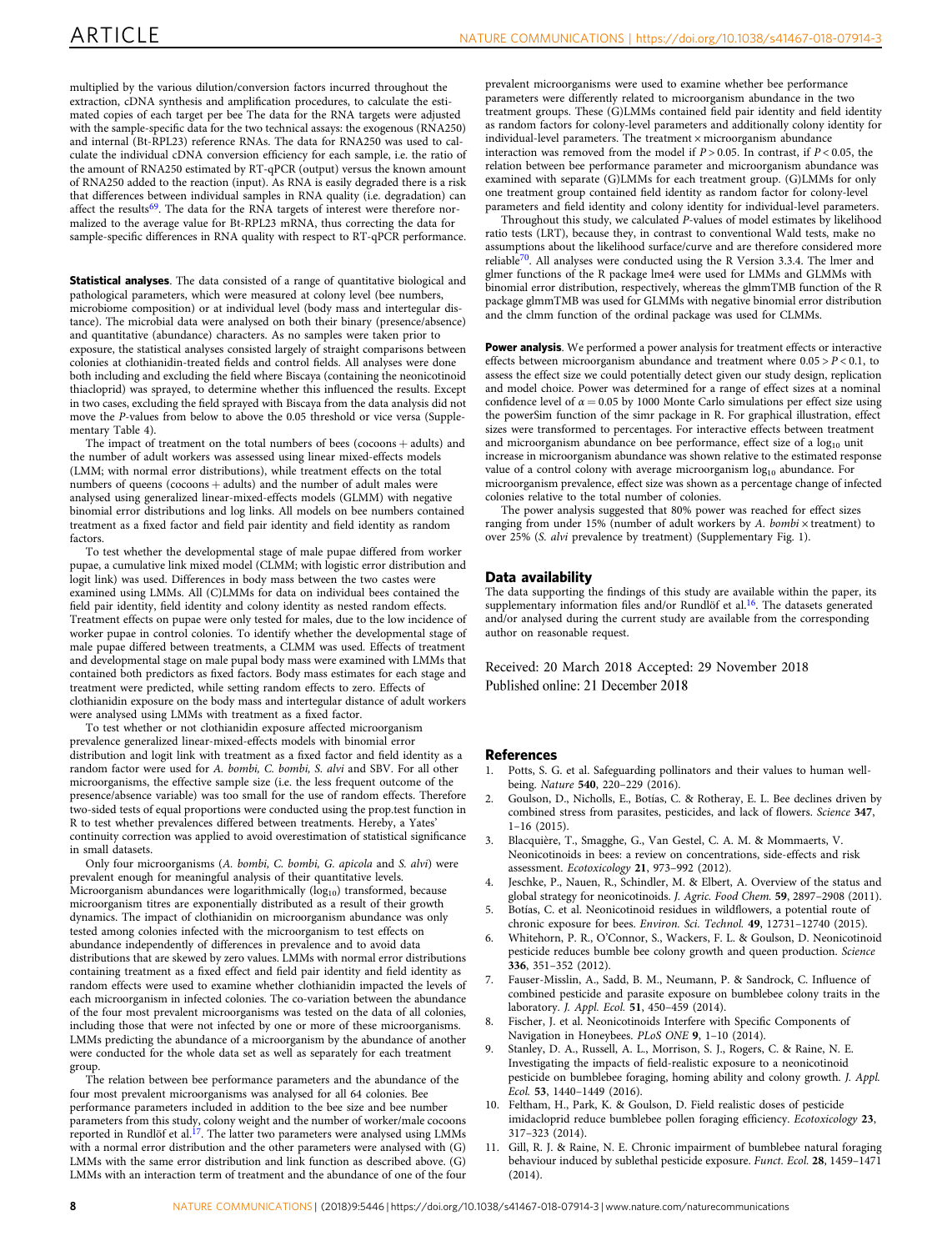- <span id="page-8-0"></span>12. Stanley, D. A. et al. Neonicotinoid pesticide exposure impairs crop pollination services provided by bumblebees. Nature 528, 548–550 (2015).
- 13. Di Prisco, G. et al. Neonicotinoid clothianidin adversely affects insect immunity and promotes replication of a viral pathogen in honey bees. Proc. Natl Acad. Sci. USA 110, 18466–18471 (2013).
- 14. Bryden, J., Gill, R. J., Mitton, R. A. A., Raine, N. E. & Jansen, V. A. A. Chronic sublethal stress causes bee colony failure. Ecol. Lett. 16, 1463–1469 (2013).
- 15. Henry, M. et al. Reconciling laboratory and field assessments of neonicotinoid toxicity to honeybees. Proc. R. Soc. B 282, 20152110 (2015).
- 16. Rundlöf, M. et al. Seed coating with a neonicotinoid insecticide negatively affects wild bees. Nature 521, 77–80 (2015).
- 17. Woodcock, B. A. et al. Country-specific effects of neonicotinoid pesticides on honey bees and wild bees. Science 356, 1393–1395 (2017).
- 18. Budge, G. E. et al. Evidence for pollinator cost and farming benefits of neonicotinoid seed coatings on oilseed rape. Sci. Rep. 5, 12574 (2015).
- 19. Woodcock, B. A. et al. Impacts of neonicotinoid use on long-term population changes in wild bees in England. Nat. Commun. 7, 12459 (2016).
- 20. Cutler, G. C. & Scott-Dupree, C. D. Exposure to clothianidin seed-treated canola has no long-term impact on honey bees. J. Econ. Entomol. 100, 765–772 (2007).
- 21. Pilling, E., Campbell, P., Coulson, M., Ruddle, N. & Tornier, I. A four-year field program investigating long-term effects of repeated exposure of honey bee colonies to flowering crops treated with thiamethoxam. PLoS ONE 8, e77193 (2013).
- 22. Sterk, G., Peters, B., Gao, Z. & Zumkier, U. Large-scale monitoring of effects of clothianidin-dressed OSR seeds on pollinating insects in Northern Germany: effects on large earth bumble bees (Bombus terrestris). Ecotoxicology 25, 1666–1678 (2016).
- 23. Cueva del Castillo, R., Sanabria-Urbán, S. & Serrano-Meneses, M. A. Tradeoffs in the evolution of bumblebee colony and body size: a comparative analysis. Ecol. Evol. 5, 3914–3926 (2015).
- 24. Alburaki, M. et al. Neonicotinoid-coated Zea mays seeds indirectly affect honeybee performance and pathogen susceptibility in field trials. PLoS ONE 10, e0125790 (2015).
- 25. Doublet, V., Labarussias, M., de Miranda, J. R., Moritz, R. F. A. A. & Paxton, R. J. Bees under stress: sublethal doses of a neonicotinoid pesticide and pathogens interact to elevate honey bee mortality across the life cycle. Environ. Microbiol. 17, 969–983 (2015).
- 26. Pettis, J. S., Vanengelsdorp, D., Johnson, J. & Dively, G. Pesticide exposure in honey bees results in increased levels of the gut pathogen Nosema. Naturwissenschaften 99, 153–158 (2012).
- 27. Alaux, C. et al. Interactions between Nosema microspores and a neonicotinoid weaken honeybees (Apis mellifera). Environ. Microbiol. 12, 774–782 (2010).
- 28. Vidau, C. et al. Exposure to sublethal doses of fipronil and thiacloprid highly increases mortality of honeybees previously infected by nosema ceranae. PLoS ONE 6, e21550 (2011).
- 29. Collison, E., Hird, H., Cresswell, J. & Tyler, C. Interactive effects of pesticide exposure and pathogen infection on bee health – a critical analysis. Biol. Rev. 91, 1006–1019 (2016).
- 30. Siede, R. et al. Performance of honey bee colonies under a long-lasting dietary exposure to sublethal concentrations of the neonicotinoid insecticide thiacloprid. Pest. Manag. Sci. 73, 1334–1344 (2017).
- 31. Siede, R. et al. A long-term field study on the effects of dietary exposure of clothianidin to varroosis-weakened honey bee colonies. Ecotoxicology 2013, 1–12 (2018).
- 32. Baron, G. L., Jansen, V. A. A., Brown, M. J. F. & Raine, N. E. Pesticide reduces bumblebee colony initiation and increases probability of population extinction. Nat. Ecol. Evol. 1, 1308–1316 (2017).
- 33. Chaimanee, V., Evans, J. D., Chen, Y., Jackson, C. & Pettis, J. S. Sperm viability and gene expression in honey bee queens (Apis mellifera) following exposure to the neonicotinoid insecticide imidacloprid and the organophosphate acaricide coumaphos. J. Insect Physiol. 89, 1–8 (2016).
- 34. Brandt, A., Gorenflo, A., Siede, R., Meixner, M. & Büchler, R. The neonicotinoids thiacloprid, imidacloprid, and clothianidin affect the immunocompetence of honey bees (Apis mellifera L.). J. Insect Physiol. 86, 40–47 (2016).
- 35. Brandt, A. et al. Immunosuppression in honeybee queens by the neonicotinoids thiacloprid and clothianidin. Sci. Rep. 7, 1–12 (2017).
- 36. Czerwinski, M. A. & Sadd, B. M. Detrimental interactions of neonicotinoid pesticide exposure and bumblebee immunity. J. Exp. Zool. 327, 273–283 (2017).
- 37. Tsvetkov, N. et al. Chronic exposure to neonicotinoids reduces honey bee health near corn crops. Science 356, 1395–1397 (2017).
- 38. Wu-Smart, J. & Spivak, M. Sub-lethal effects of dietary neonicotinoid insecticide exposure on honey bee queen fecundity and colony development. Sci. Rep. 6, 32108 (2016).
- 39. Foley, K., Fazio, G., Jensen, A. B. & Hughes, W. O. H. Nutritional limitation and resistance to opportunistic Aspergillus parasites in honey bee larvae. J. Invertebr. Pathol. 111, 68–73 (2012).
- 40. Moret, Y. & Schmid-Hempel, P. Survival for immunity: the price of immune system activation for bumblebee workers. Science 290, 1166–1168  $(2000)$
- 41. Koch, H. & Schmid-Hempel, P. Socially transmitted gut microbiota protect bumble bees against an intestinal parasite. Proc. Natl Acad. Sci. USA 108, 19288–19292 (2011).
- 42. Zheng, H. et al. Metabolism of toxic sugars by strains of the bee gut symbiont. mBio 7, 1-9 (2016).
- 43. Zheng, H., Powell, J. E., Steele, M. I., Dietrich, C. & Moran, N. A. Honeybee gut microbiota promotes host weight gain via bacterial metabolism and hormonal signaling. Proc. Natl Acad. Sci. USA 114, 4775–4780 (2017).
- 44. Kwong, W. K., Mancenido, A. L. & Moran, N. A. Immune system stimulation by the native gut microbiota of honey bees. R. Soc. Open Sci. 4, 170003 (2017).
- 45. Cariveau, D. P., Elijah, P. J., Koch, H., Winfree, R. & Moran, N. A. Variation in gut microbial communities and its association with pathogen infection in wild bumble bees (Bombus). ISME J. 8, 2369–2379 (2014).
- 46. Fauser-Misslin, A., Sandrock, C., Neumann, P. & Sadd, B. M. Neonicotinoids override a parasite exposure impact on hibernation success of a key bumblebee pollinator. Ecol. Entomol. 42, 306–314 (2017).
- 47. Williams, G. R. et al. Neonicotinoid pesticides severely affect honey bee queens. Sci. Rep. 5, 14621 (2015).
- 48. Sutcliffe, G. H. & Plowright, R. C. The effects of the food supply on adult size in the bumble bee Bombus terricola Kirby (Hymenoptera: Apidae). Can. Entomol. 120, 1051–1058 (1988).
- 49. Kessler, S. C. et al. Bees prefer foods containing neonicotinoid pesticides. Nature 521, 74–76 (2015).
- 50. Goulson, D. et al. Can alloethism in workers of the bumblebee, Bombus terrestris, be explained in terms of foraging efficiency? Anim. Behav. 64, 123–130 (2002).
- 51. Spaethe, J., Brockmann, A., Halbig, C. & Tautz, J. Size determines antennal sensitivity and behavioral threshold to odors in bumblebee workers. Naturwissenschaften 94, 733–739 (2007).
- 52. Amin, M. R., Bussière, L. F. & Goulson, D. Effects of male age and size on mating success in the bumblebee Bombus terrestris. J. Insect Behav. 25, 362–374 (2012).
- 53. Gosterit, A. & Gurel, F. Male remating and its influences on queen colony foundation success in the bumblebee, Bombus terrestris. Apidologie 47, 828–834 (2016).
- 54. Murray, T. E., Coffey, M. F., Kehoe, E. & Horgan, F. G. Pathogen prevalence in commercially reared bumble bees and evidence of spillover in conspecific populations. Biol. Conserv. 159, 269–276 (2013).
- 55. Graystock, P. et al. The Trojan hives: pollinator pathogens, imported and distributed in bumblebee colonies. J. Appl. Ecol. 50, 1207–1215 (2013).
- 56. Koch, H., Brown, M. J. & Stevenson, P. C. The role of disease in bee foraging ecology. Curr. Opin. Insect Sci. 21, 60–67 (2017).
- 57. Motulsky, H. J. Common misconceptions about data analysis and statistics. Br. J. Pharmacol. 172, 2126–2132 (2015).
- 58. Rolke, D., Fuchs, S., Grünewald, B., Gao, Z. & Blenau, W. Large-scale monitoring of effects of clothianidin-dressed oilseed rape seeds on pollinating insects in Northern Germany: effects on honey bees (Apis mellifera). Ecotoxicology 25, 1648–1665 (2016).
- 59. Alburaki, M. et al. Performance of honeybee colonies located in neonicotinoid-treated and untreated cornfields in Quebec. J. Appl. Entomol. 141, 112–121 (2016).
- 60. Baron, G. L., Raine, N. E. & Brown, M. J. F. Impact of chronic exposure to a pyrethroid pesticide on bumblebees and interactions with a trypanosome parasite. J. Appl. Ecol. 51, 460–469 (2014).
- 61. Chen, Y.-P. & Siede, R. Honey bee viruses. Adv. Virus Res. 70, 33–80 (2007).
- 62. McMenamin, A. J., Brutscher, L. M., Glenny, W. & Flenniken, M. L. Abiotic and biotic factors affecting the replication and pathogenicity of bee viruses. Curr. Opin. Insect Sci. 16, 14–21 (2016).
- 63. Laycock, I. & Cresswell, J. E. Repression and recuperation of brood production in Bombus terrestris bumble bees exposed to a pulse of the neonicotinoid pesticide imidacloprid. PLoS ONE 8, e79872 (2013).
- 64. Cane, J. H. Estimation of bee size using intertegular span (Apoidea). J. Kans. Entomol. Soc. 60, 145–147 (1987).
- 65. Fries, I. et al. Standard methods for Nosema research. J. Apic. Res. 52, 1–28 (2013).
- 66. Forsgren, E., Locke, B., Semberg, E., Laugen, A. T. & de Miranda, J. R. Sample preservation, transport and processing strategies for honeybee RNA extraction: influence on RNA yield, quality, target quantification and data normalization. J. Virol. Methods 246, 81–89 (2017).